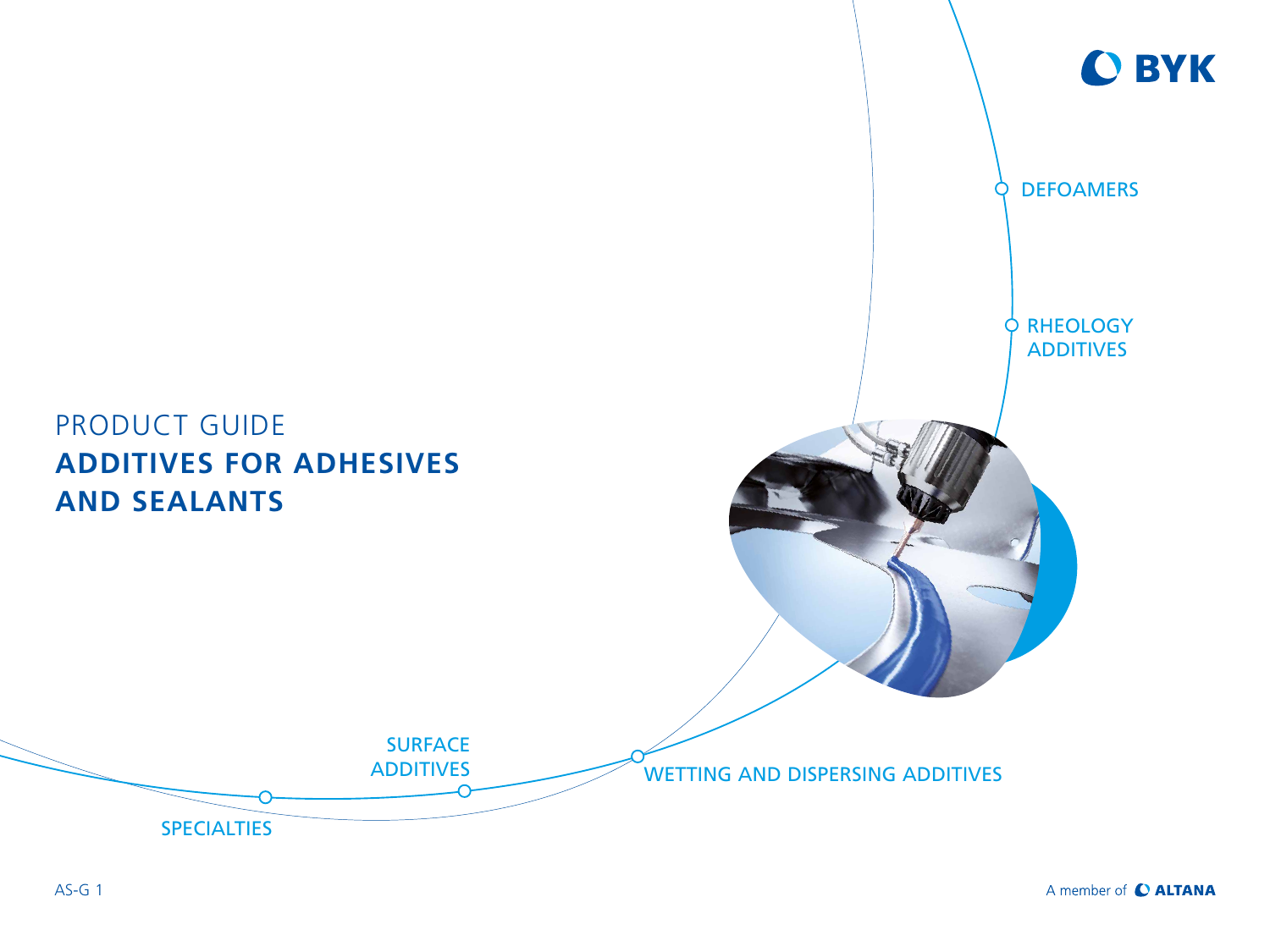## **Adhesives and sealants – Defoamers (1/3)**

| <b>Product</b>  |           | <b>Aqueous systems</b> |              | 100%/Solvent systems |       |          |                                                  | <b>Hotmelt</b> Defoamer properties<br>systems |           |               |                    |          | <b>Non-volatile</b><br>matter/<br><b>Active</b> | <b>Solvent</b>                                          | <b>Description</b>                                                                         | <b>Focus product</b><br>for food contact<br>applications* |
|-----------------|-----------|------------------------|--------------|----------------------|-------|----------|--------------------------------------------------|-----------------------------------------------|-----------|---------------|--------------------|----------|-------------------------------------------------|---------------------------------------------------------|--------------------------------------------------------------------------------------------|-----------------------------------------------------------|
|                 | Acrylate  | <b>WKE</b>             | Polyurethane | Polyurethane         | Epoxy | Acrylate | ဥ<br>terminat<br>polymers<br>Silane <sup>-</sup> |                                               | Silicone  | Silicone-free | <b>Mineral oil</b> | VOC-free | substance<br>(%)                                |                                                         |                                                                                            |                                                           |
| <b>BYK-012</b>  |           |                        |              |                      |       |          |                                                  |                                               |           |               |                    | ●        | 99.9                                            |                                                         | Compound of polyether with hydrophobic particles                                           |                                                           |
| <b>BYK-014</b>  |           |                        |              |                      |       |          |                                                  |                                               |           |               |                    |          | 100                                             |                                                         | Compound of polyether with hydrophobic particles                                           |                                                           |
| <b>BYK-016</b>  |           |                        |              |                      |       |          |                                                  |                                               |           |               |                    |          | >98.5                                           |                                                         | Compound of foam-destroying polymers and<br>hydrophobic solids                             |                                                           |
| <b>BYK-017</b>  |           |                        |              |                      |       |          |                                                  |                                               |           |               |                    |          | > 98                                            |                                                         | Compound of foam destroying polysiloxanes and<br>hydrophobic solids                        |                                                           |
| <b>BYK-022</b>  |           |                        |              |                      |       |          |                                                  |                                               |           |               |                    |          | $\geq 97$                                       | Polyglycol                                              | Mixture of foam-destroying polysiloxanes and<br>hydrophobic solids in polyglycol           |                                                           |
| <b>BYK-037</b>  |           |                        |              |                      |       |          |                                                  |                                               |           |               |                    |          | > 50                                            | Water                                                   | Emulsion of paraffin based mineral oils and hydrophobic<br>components, containing silicone |                                                           |
| <b>BYK-039</b>  |           |                        |              |                      |       |          |                                                  |                                               |           |               |                    |          |                                                 |                                                         | Mixture of paraffin based mineral oils and hydrophobic<br>components                       |                                                           |
| <b>BYK-044</b>  | $\bullet$ |                        |              |                      |       |          |                                                  |                                               | $\bullet$ |               |                    | ●        | > 50                                            | Water                                                   | Emulsion of hydrophobic particles and polysiloxanes                                        | $\bullet$                                                 |
| <b>BYK-070</b>  |           |                        |              |                      |       |          |                                                  |                                               |           |               |                    |          | 9                                               | Xylene/<br>Methoxypropylacetate/<br>Butylacetate 10/2/1 | Solution of foam destroying polymers and polysiloxanes                                     |                                                           |
| <b>BYK-088</b>  |           |                        |              |                      |       |          |                                                  |                                               |           |               |                    |          | 3.3                                             | Hydrocarbon mixture<br>(Paraffins, naphthenes)          | Solution of foam destroying polymers and polysiloxanes                                     |                                                           |
| <b>BYK-093</b>  |           |                        |              |                      |       |          |                                                  |                                               |           |               |                    |          | >98                                             | Polyglycol                                              | Mixture of foam destroying polysiloxanes and<br>hydrophobic solids in polyglycol           |                                                           |
| <b>BYK-094</b>  |           |                        |              |                      |       |          |                                                  |                                               |           |               |                    |          | >96                                             |                                                         | Compound of foam destroying polysiloxanes and<br>hydrophobic solids                        |                                                           |
| <b>BYK-1611</b> |           |                        |              |                      |       |          |                                                  |                                               |           |               |                    |          | < 50                                            | Water                                                   | Emulsion of foam destroying polysiloxanes, hydrophobic<br>solids and emulsifiers           |                                                           |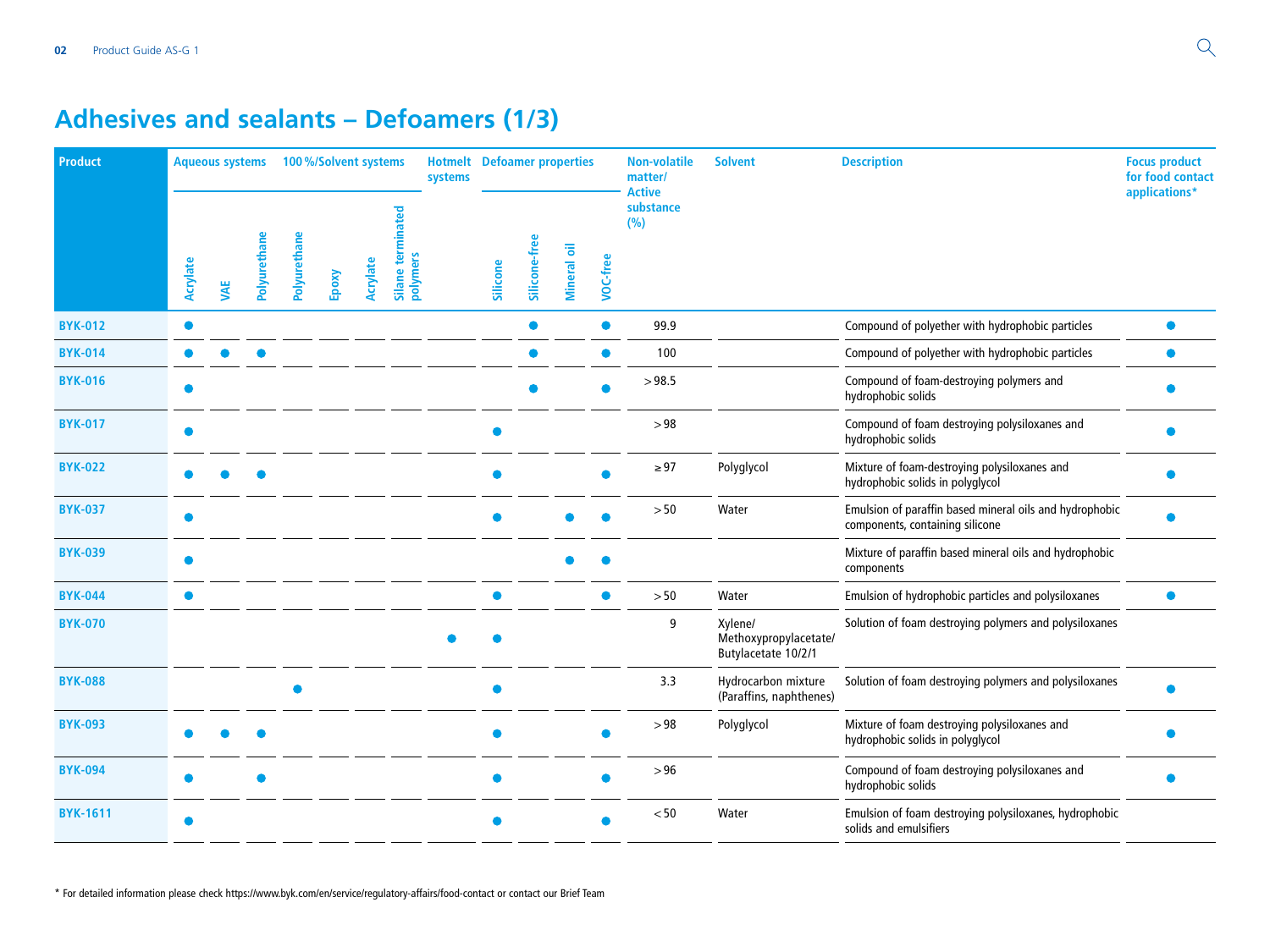## **Adhesives and sealants – Defoamers (2/3)**

| Product            |          | <b>Aqueous systems</b> |              | 100%/Solvent systems |       |          |                                      | <b>Hotmelt</b> Defoamer properties<br>systems |          |               |                    |          | <b>Non-volatile</b><br>matter/<br><b>Active</b> | <b>Solvent</b> | <b>Description</b>                                                                        | <b>Focus product</b><br>for food contact<br>applications* |
|--------------------|----------|------------------------|--------------|----------------------|-------|----------|--------------------------------------|-----------------------------------------------|----------|---------------|--------------------|----------|-------------------------------------------------|----------------|-------------------------------------------------------------------------------------------|-----------------------------------------------------------|
|                    | Acrylate | <b>WE</b>              | Polyurethane | Polyurethane         | Epoxy | Acrylate | ್ಠಾ<br>Ē<br>ēn<br>polymers<br>Silane |                                               | Silicone | Silicone-free | <b>Mineral oil</b> | VOC-free | substance<br>(%)                                |                |                                                                                           |                                                           |
| <b>BYK-1630</b>    |          |                        |              |                      |       |          |                                      |                                               |          |               |                    |          | $\geq 97$                                       |                | Mixture of paraffin based mineral oils and hydrophobic<br>components, containing silicone |                                                           |
| <b>BYK-1640</b>    |          |                        |              |                      |       |          |                                      |                                               |          |               |                    |          | 62                                              | Water          | Defoamer compound based on polyamide particles and<br>hyperbranched polymers              |                                                           |
| <b>BYK-1650</b>    |          |                        |              |                      |       |          |                                      |                                               |          |               |                    |          | 27.5                                            | Water          | Emulsion of foam destroying polysiloxanes and<br>hydrophobic particles                    |                                                           |
| <b>BYK-1691 SD</b> |          |                        |              |                      |       |          |                                      |                                               |          |               |                    |          |                                                 |                | Defoamer compound, adsorbed on silicone dioxide                                           |                                                           |
| <b>BYK-1719</b>    |          |                        |              |                      |       |          |                                      |                                               |          |               |                    |          | 100                                             |                | Compound of foam destroying polysiloxanes and<br>hydrophobic solids                       |                                                           |
| <b>BYK-1724</b>    |          |                        |              |                      |       |          |                                      |                                               |          |               |                    |          | 27                                              | Water          | Emulsion of foam destroying polysiloxanes and<br>hydrophobic particles                    |                                                           |
| <b>BYK-1740</b>    |          |                        |              |                      |       |          |                                      |                                               |          |               |                    |          | 100                                             |                | Compound of hydrophobic particles and<br>foam-destroying fat derivatives                  |                                                           |
| <b>BYK-1786</b>    |          |                        |              |                      |       |          |                                      |                                               |          |               |                    |          | 25                                              | Water          | Emulsion of foam destroying polysiloxanes and<br>hydrophobic particles                    |                                                           |
| <b>BYK-1790</b>    |          |                        |              |                      |       |          |                                      |                                               |          |               |                    |          | 100                                             |                | Polyolefin                                                                                |                                                           |
| <b>BYK-1794</b>    |          |                        |              |                      |       |          |                                      |                                               |          |               |                    |          | 100                                             |                | Solution of polyolefin                                                                    |                                                           |
| <b>BYK-1795</b>    |          |                        |              |                      |       |          |                                      |                                               |          |               |                    |          | >99                                             |                | Solution of polyolefin                                                                    | $\bullet$                                                 |
| <b>BYK-1796</b>    |          |                        |              |                      |       |          |                                      |                                               |          |               |                    |          | 100                                             |                | Compound of foam destroying polysiloxanes and<br>hydrophobic solids                       |                                                           |
| <b>BYK-1799</b>    |          |                        |              |                      |       |          |                                      |                                               |          |               |                    |          | >98                                             |                | Mixture of hydrophobic solids and foam destroying<br>polysiloxanes                        |                                                           |
| <b>BYK-A 501</b>   |          |                        |              |                      | ●     |          |                                      |                                               |          |               |                    |          |                                                 |                | Solution of polyolefin                                                                    |                                                           |
| <b>BYK-A 505</b>   |          |                        |              |                      |       |          |                                      |                                               |          |               |                    |          |                                                 |                | Mixture of foam destroying polymers, silicone free                                        |                                                           |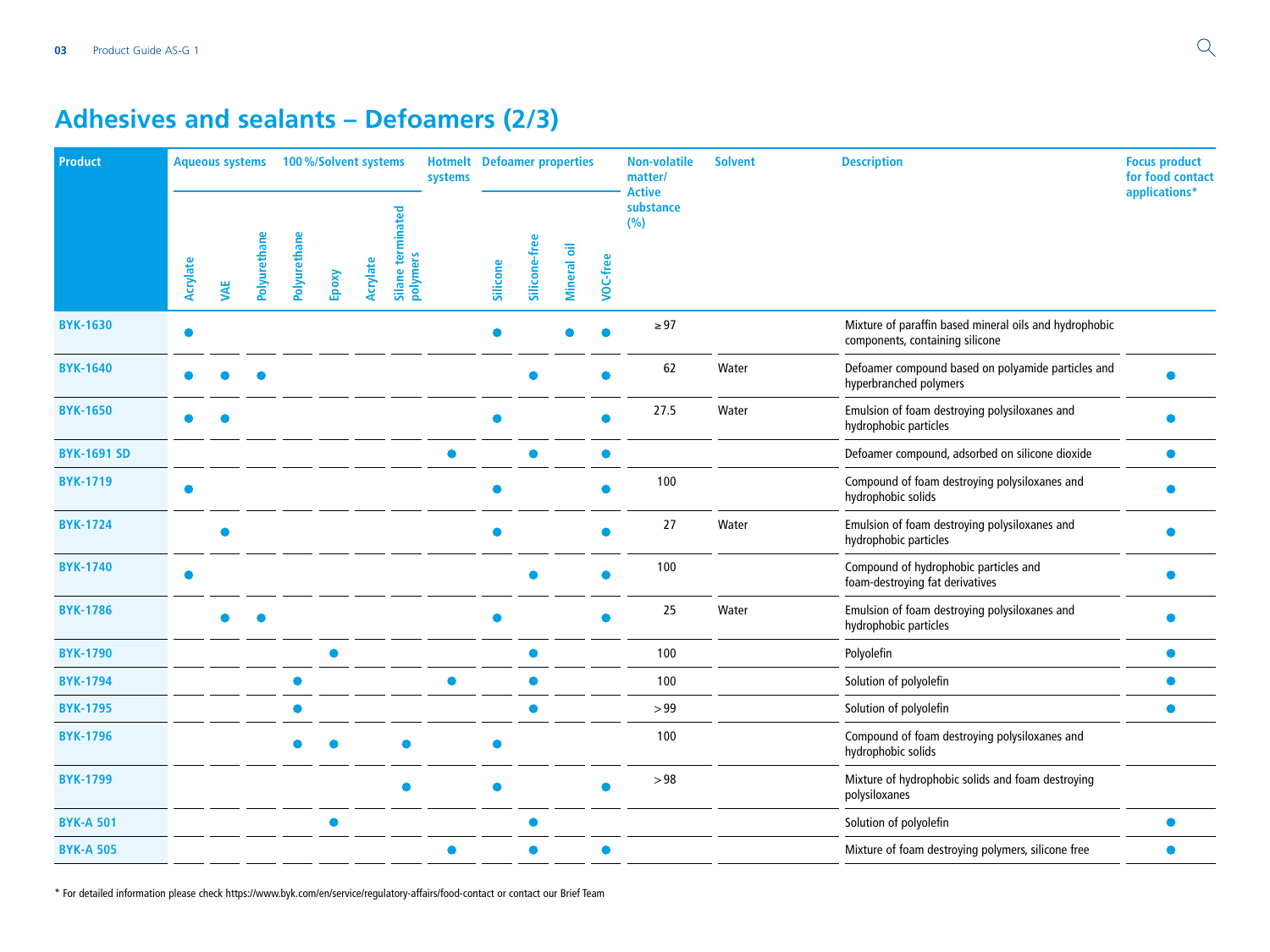## **Adhesives and sealants – Defoamers (3/3)**

| <b>Product</b>   | <b>Aqueous systems</b> |    |     |              | 100%/Solvent systems |          |                  | <b>Hotmelt</b> Defoamer properties<br>systems |          |         |                     |        | <b>Non-volatile</b><br>matter/<br>Active | <b>Solvent</b>                             | <b>Description</b>                                                     | <b>Focus product</b><br>for food contact<br>applications* |
|------------------|------------------------|----|-----|--------------|----------------------|----------|------------------|-----------------------------------------------|----------|---------|---------------------|--------|------------------------------------------|--------------------------------------------|------------------------------------------------------------------------|-----------------------------------------------------------|
|                  | Acrylate               | ÄE | ∕le | Polyurethane | Epoxy                | Acrylate | Silane<br>polyme |                                               | Silicone | Silicon | ᄛ<br><b>Mineral</b> | ن<br>و | substance<br>(%)                         |                                            |                                                                        |                                                           |
| <b>BYK-A 515</b> |                        |    |     |              |                      |          |                  |                                               |          |         |                     |        |                                          |                                            | Solution of polyalkylene ether                                         |                                                           |
| <b>BYK-A 525</b> |                        |    |     |              |                      |          |                  |                                               |          |         |                     |        |                                          | White spirit/Methoxy-<br>propylacetate 9/1 | Solution of a polyether modified methylalkyl<br>polysiloxane copolymer |                                                           |
| <b>BYK-A 530</b> |                        |    |     |              |                      |          |                  |                                               |          |         |                     |        |                                          | Hydrocarbon mixture                        | Solution of foam destroying polymers and polysiloxanes                 |                                                           |
| <b>BYK-A 535</b> |                        |    |     |              |                      |          |                  |                                               |          |         |                     |        | >99                                      |                                            | Solution of foam destroying polymers, silicone free                    |                                                           |
| <b>BYK-A 550</b> |                        |    |     |              |                      |          |                  |                                               |          |         |                     |        |                                          |                                            | Solution of foam destroying polymers, silicone free                    |                                                           |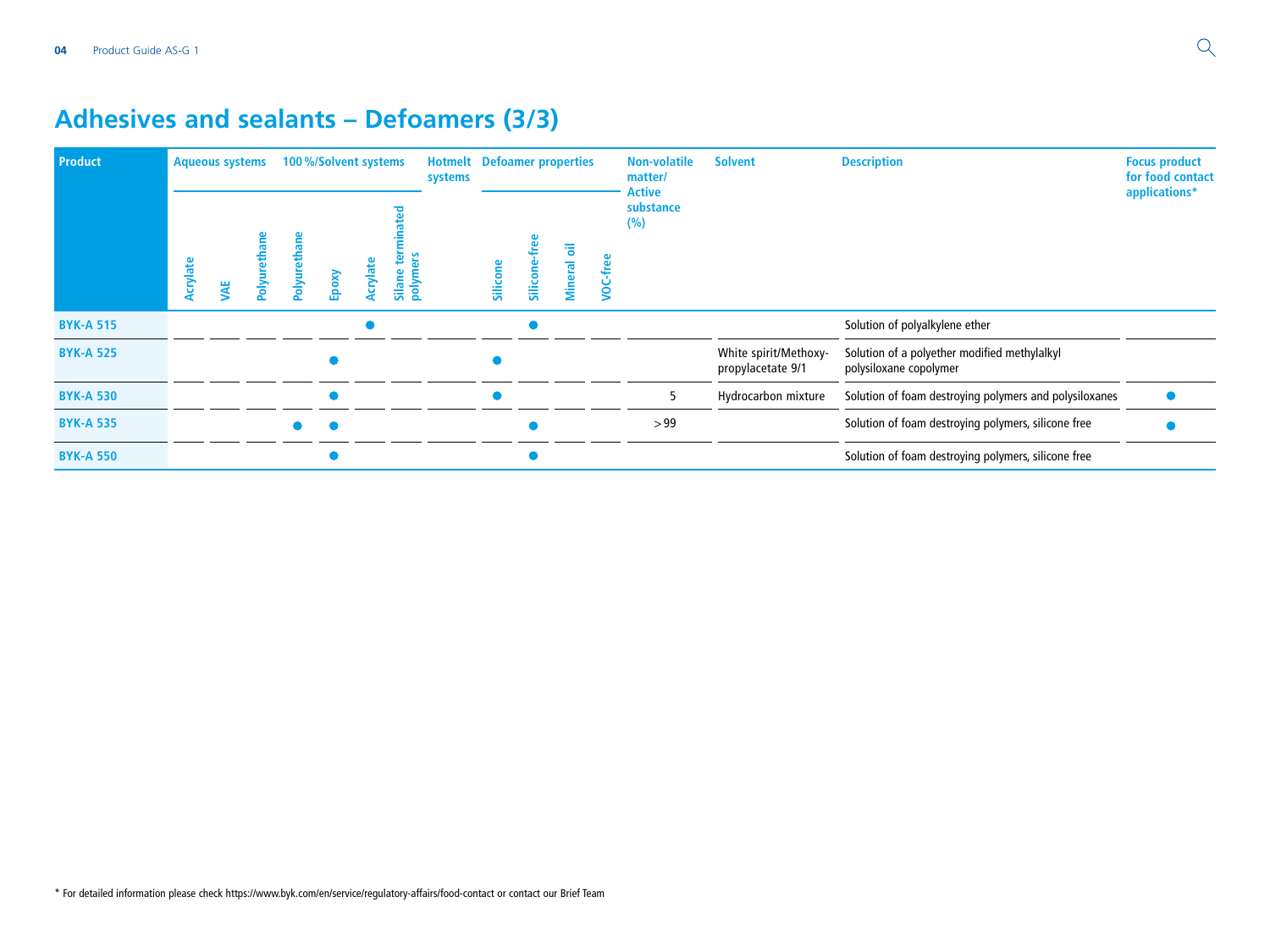# **Adhesives and sealants – Rheology additives (1/2)**

| Product                  | <b>Aqueous</b><br>systems |     |              | systems      |       | 100%/Solvent |                               |               | <b>Rheology additive properties</b> |                 |           |                             |            |                   |                |           |                  |          | <b>Non-volatile</b><br>matter/    | <b>Solvent</b> | <b>Description</b>                                                    | <b>Focus product</b><br>for food contact |
|--------------------------|---------------------------|-----|--------------|--------------|-------|--------------|-------------------------------|---------------|-------------------------------------|-----------------|-----------|-----------------------------|------------|-------------------|----------------|-----------|------------------|----------|-----------------------------------|----------------|-----------------------------------------------------------------------|------------------------------------------|
|                          | Acrylate                  | VAE | Polyurethane | Polyurethane | Epoxy | Acrylate     | polymers<br>Silane terminated | Acrylate base | <b>Amide waxes</b>                  | Castor oil base | Hydroclay | day<br><b>Mixed mineral</b> | Organoclay | Polyurethane base | Synthetic clay | Synergist | <b>Urea</b> base | VOC-free | <b>Active</b><br>substance<br>(%) |                |                                                                       | applications*                            |
| <b>BYK-P 2710</b>        |                           |     |              |              |       |              |                               |               |                                     |                 |           |                             |            |                   |                |           |                  |          | 100                               |                | High molecular polyester                                              |                                          |
| <b>BYK-P 2720</b>        |                           |     |              |              |       |              |                               |               |                                     |                 |           |                             |            |                   |                |           |                  |          | 100                               |                | Modified Polyethylenimine                                             |                                          |
| <b>CLAYTONE-40</b>       |                           |     |              |              |       |              |                               |               |                                     |                 |           |                             |            |                   |                |           |                  |          | 100                               |                | Organophilic phyllosilicate                                           |                                          |
| GARAMITE-1958            | ●                         |     |              |              |       |              |                               |               |                                     |                 |           |                             |            |                   |                |           |                  |          | 100                               |                | Organophilic phyllosilicate                                           |                                          |
| GARAMITE-7303            |                           |     |              |              |       |              |                               |               |                                     |                 |           |                             |            |                   |                |           |                  |          | 100                               |                | Organophilic phyllosilicate                                           |                                          |
| GARAMITE-7305            |                           |     |              |              |       |              |                               |               |                                     |                 |           |                             |            |                   |                |           |                  |          | 100                               |                | Organophilic phyllosilicate                                           |                                          |
| <b>LAPONITE-SL 25</b>    |                           |     |              |              |       |              |                               |               |                                     |                 |           |                             |            |                   |                |           |                  |          | 25                                | Water          | Synthetic (modified) phyllosilicate                                   |                                          |
| <b>OPTIGEL-WA</b>        |                           |     |              |              |       |              |                               |               |                                     |                 |           |                             |            |                   |                |           |                  |          | 100                               |                | Phyllosilicate                                                        |                                          |
| <b>OPTIGEL-WX</b>        |                           |     |              |              |       |              |                               |               |                                     |                 |           |                             |            |                   |                |           |                  |          | 100                               |                | Modified/activated phyllosilicate                                     |                                          |
| <b>RHEOBYK-HV 80</b>     |                           |     |              |              |       |              |                               |               |                                     |                 |           |                             |            |                   |                |           |                  |          | 30                                | Water          | Solution of a polyacrylate                                            |                                          |
| RHEOBYK-H 3300 VF        |                           |     |              |              |       |              |                               |               |                                     |                 |           |                             |            |                   |                |           |                  |          | 17.5                              | Water          | Solution of a polyurethane                                            | $\bullet$                                |
| RHEOBYK-H 7500 VF        |                           |     |              |              |       |              |                               |               |                                     |                 |           |                             |            |                   |                |           |                  |          | 17.5                              | Water          | Solution of a polyurethane                                            |                                          |
| <b>RHEOBYK-L 1400 VF</b> |                           |     |              |              |       |              |                               |               |                                     |                 |           |                             |            |                   |                |           |                  |          | 20                                | Water          | Solution of a polyurethane                                            |                                          |
| <b>RHEOBYK-R 605</b>     |                           |     |              |              |       |              |                               |               |                                     |                 |           |                             |            |                   |                |           |                  |          | 52                                |                | Solution of polyhydroxycarboxylic acid<br>amides                      |                                          |
| <b>RHEOBYK-R 606</b>     |                           |     |              |              |       |              |                               |               |                                     |                 |           |                             |            |                   |                |           |                  |          | 100                               |                | Polyhydroxycarboxylic acid esters                                     |                                          |
| <b>RHEOBYK-R 607</b>     |                           |     |              |              |       |              | O                             |               |                                     |                 |           |                             |            |                   |                |           |                  |          | 100                               |                | Solution of polyamine amides of unsatu-<br>rated polycarboxylic acids |                                          |
| <b>RHEOBYK-T 1000 VF</b> |                           |     |              |              |       |              |                               |               |                                     |                 |           |                             |            | ●                 |                |           |                  |          | 22.5                              | Water          | Solution of a polyurethane                                            |                                          |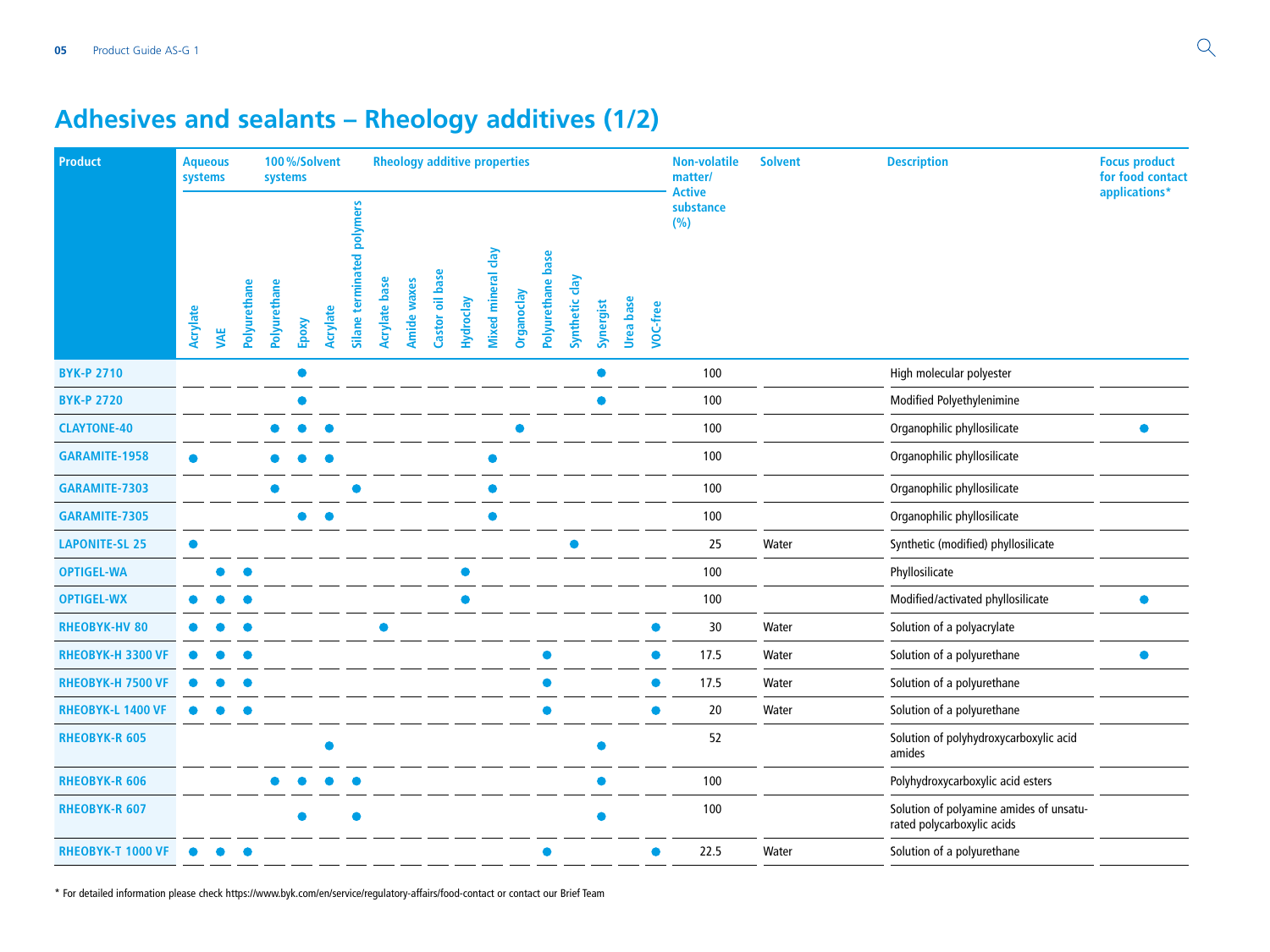# **Adhesives and sealants – Rheology additives (2/2)**

| Product                  | <b>Aqueous</b><br>systems |     |              | systems      |       | 100%/Solvent |                               |               | <b>Rheology additive properties</b> |                 |           |                    |            |                   |                |           |                  |          | <b>Non-volatile</b><br>matter/    | <b>Solvent</b>                           | <b>Description</b>                                                   | <b>Focus product</b><br>for food contact |
|--------------------------|---------------------------|-----|--------------|--------------|-------|--------------|-------------------------------|---------------|-------------------------------------|-----------------|-----------|--------------------|------------|-------------------|----------------|-----------|------------------|----------|-----------------------------------|------------------------------------------|----------------------------------------------------------------------|------------------------------------------|
|                          | Acrylate                  | VAE | Polyurethane | Polyurethane | Epoxy | Acrylate     | polymers<br>Silane terminated | Acrylate base | <b>Amide waxes</b>                  | Castor oil base | Hydroclay | Mixed mineral clay | Organoclay | Polyurethane base | Synthetic clay | Synergist | <b>Urea</b> base | VOC-free | <b>Active</b><br>substance<br>(%) |                                          |                                                                      | applications*                            |
| <b>RHEOBYK-T 1010 VF</b> |                           |     |              |              |       |              |                               |               |                                     |                 |           |                    |            |                   |                |           |                  |          | 22.5                              | Water                                    | Solution of a polyurethane                                           |                                          |
| <b>RHEOBYK-100</b>       |                           |     |              |              |       |              |                               |               |                                     |                 |           |                    |            |                   |                |           |                  |          | 100                               |                                          | Mixture of castor oil derivative and<br>amide wax                    |                                          |
| RHEOBYK-410              |                           |     |              |              |       |              |                               |               |                                     |                 |           |                    |            |                   |                |           |                  |          | 52                                | N-Methylpyrrolidone                      | Solution of a modified urea                                          |                                          |
| RHEOBYK-425              |                           |     |              |              |       |              |                               |               |                                     |                 |           |                    |            |                   |                |           |                  |          | 50                                | Polypropyleneglycol                      | Solution of an urea modified polyuretha-<br>ne                       |                                          |
| RHEOBYK-430              |                           |     |              |              |       |              |                               |               |                                     |                 |           |                    |            |                   |                |           |                  |          | 30                                | Isobutanol/<br>Solventnaphtha 90/10      | Solution of a high molecular urea<br>modified medium polar polyamide |                                          |
| RHEOBYK-431              |                           |     |              |              |       |              |                               |               |                                     |                 |           |                    |            |                   |                |           |                  |          | 25                                | Isobutanol/<br>Monophenylglycol<br>80/20 | Solution of a high molecular urea modi-<br>fied non polar polyamide  |                                          |
| <b>RHEOBYK-7405</b>      |                           |     |              |              |       |              |                               |               |                                     |                 |           |                    |            |                   |                |           |                  |          | 52                                | Polypropylene<br>glycol 600              | Solution of polyhydroxycarboxylic acid<br>amides                     |                                          |
| RHEOBYK-7410 ET          |                           |     |              |              |       |              |                               |               |                                     |                 |           |                    |            |                   |                |           |                  |          | 40                                | Amide ether                              | Solution of a modified urea                                          | $\bullet$                                |
| <b>RHEOBYK-7420 ES</b>   | $\bullet$                 |     |              |              |       |              |                               |               |                                     |                 |           |                    |            |                   |                |           |                  |          | 40                                | Amide ester                              | Solution of a modified urea                                          |                                          |
| RHEOBYK-7502             |                           |     |              |              |       |              |                               |               |                                     |                 |           |                    |            |                   |                |           |                  |          | 100                               |                                          | Micronized, modified rheologically<br>active amide                   |                                          |
| RHEOBYK-7503             |                           |     |              |              |       |              |                               |               |                                     |                 |           |                    |            |                   |                |           |                  |          | 100                               |                                          | Micronized, rheologically active amide                               |                                          |
| RHEOBYK-7590             |                           |     |              |              |       |              |                               |               |                                     |                 |           |                    |            |                   |                |           |                  |          | 100                               |                                          | Castor oil derivative                                                |                                          |
| RHEOBYK-7600             |                           |     |              |              |       |              |                               |               |                                     |                 |           |                    |            |                   |                |           |                  |          | 15                                | Water                                    | Solution of a polyurethane                                           |                                          |
| RHEOBYK-7610             |                           |     |              |              |       |              |                               |               |                                     |                 |           |                    |            |                   |                |           |                  |          | 20                                | Water                                    | Solution of a polyurethane                                           |                                          |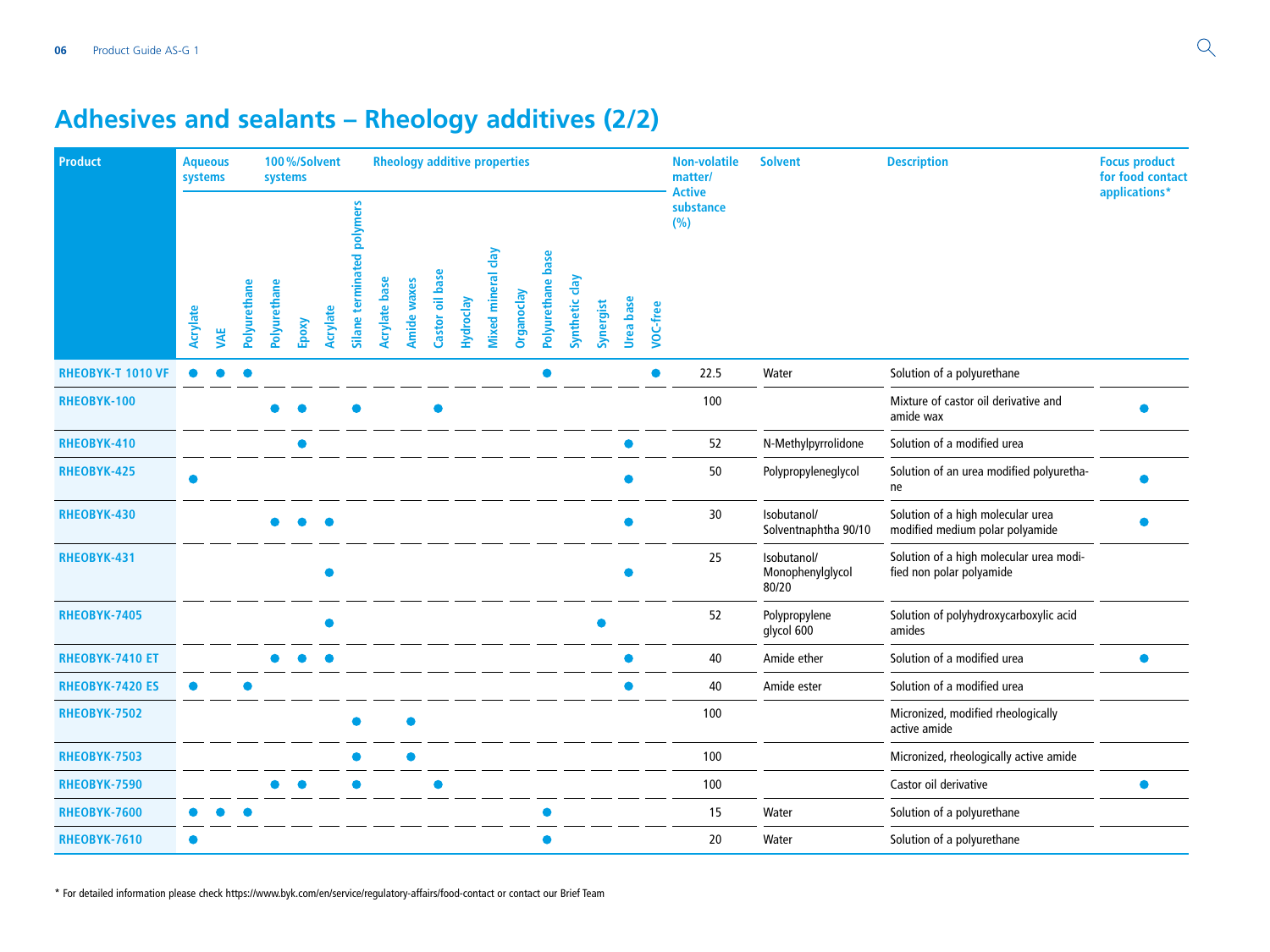### **Adhesives and sealants – Surface additives**

| Product               | <b>Aqueous systems</b> |           |           |                 | 100%/Solvent systems |          |                        | <b>Surface</b><br>additive<br>properties |               | <b>Solvent</b> | <b>Description</b>                                    | <b>Focus product</b><br>for food contact<br>applications* |
|-----------------------|------------------------|-----------|-----------|-----------------|----------------------|----------|------------------------|------------------------------------------|---------------|----------------|-------------------------------------------------------|-----------------------------------------------------------|
|                       | Acrylate               | <b>WE</b> | Polyureth | ā<br>Polyuretha | Epoxy                | Acrylate | Silane ter<br>polymers | Silicone                                 | Silicone-free |                |                                                       |                                                           |
| <b>BYK-307</b>        |                        |           |           |                 |                      |          |                        |                                          |               |                | Polyether modified polydimethylsiloxane               |                                                           |
| <b>BYK-310</b>        |                        |           |           |                 |                      |          |                        |                                          |               | Xylene         | Solution of a polyester modified polydimethylsiloxane |                                                           |
| <b>BYK-333</b>        |                        |           |           |                 |                      |          |                        |                                          |               |                | Polyether modified polydimethylsiloxane               |                                                           |
| <b>BYK-348</b>        |                        |           |           |                 |                      |          |                        |                                          |               |                | Polyether modified siloxane                           |                                                           |
| <b>BYK-349</b>        |                        |           |           |                 |                      |          |                        |                                          |               |                | Polyether modified siloxane                           |                                                           |
| <b>BYK-378</b>        |                        |           |           |                 |                      |          |                        |                                          |               |                | Polyether modified dimethylpolysiloxane               |                                                           |
| <b>BYK-3400</b>       |                        |           |           |                 |                      |          |                        |                                          |               |                | Combination of surface active substances              |                                                           |
| <b>BYK-3410</b>       |                        |           |           |                 |                      |          |                        |                                          |               |                | Solution of sulfosuccinate                            |                                                           |
| <b>BYK-3450</b>       |                        |           |           |                 |                      |          |                        |                                          |               |                | Polyether modified siloxane                           |                                                           |
| <b>BYK-3451</b>       |                        |           |           |                 |                      |          |                        |                                          |               |                | Polyether modified siloxane                           |                                                           |
| <b>BYK-3455</b>       |                        |           |           |                 |                      |          |                        |                                          |               |                | Polyether modified siloxane                           |                                                           |
| <b>BYK-DYNWET 800</b> |                        |           |           |                 |                      |          |                        |                                          |               |                | Alcohol alkoxylates                                   |                                                           |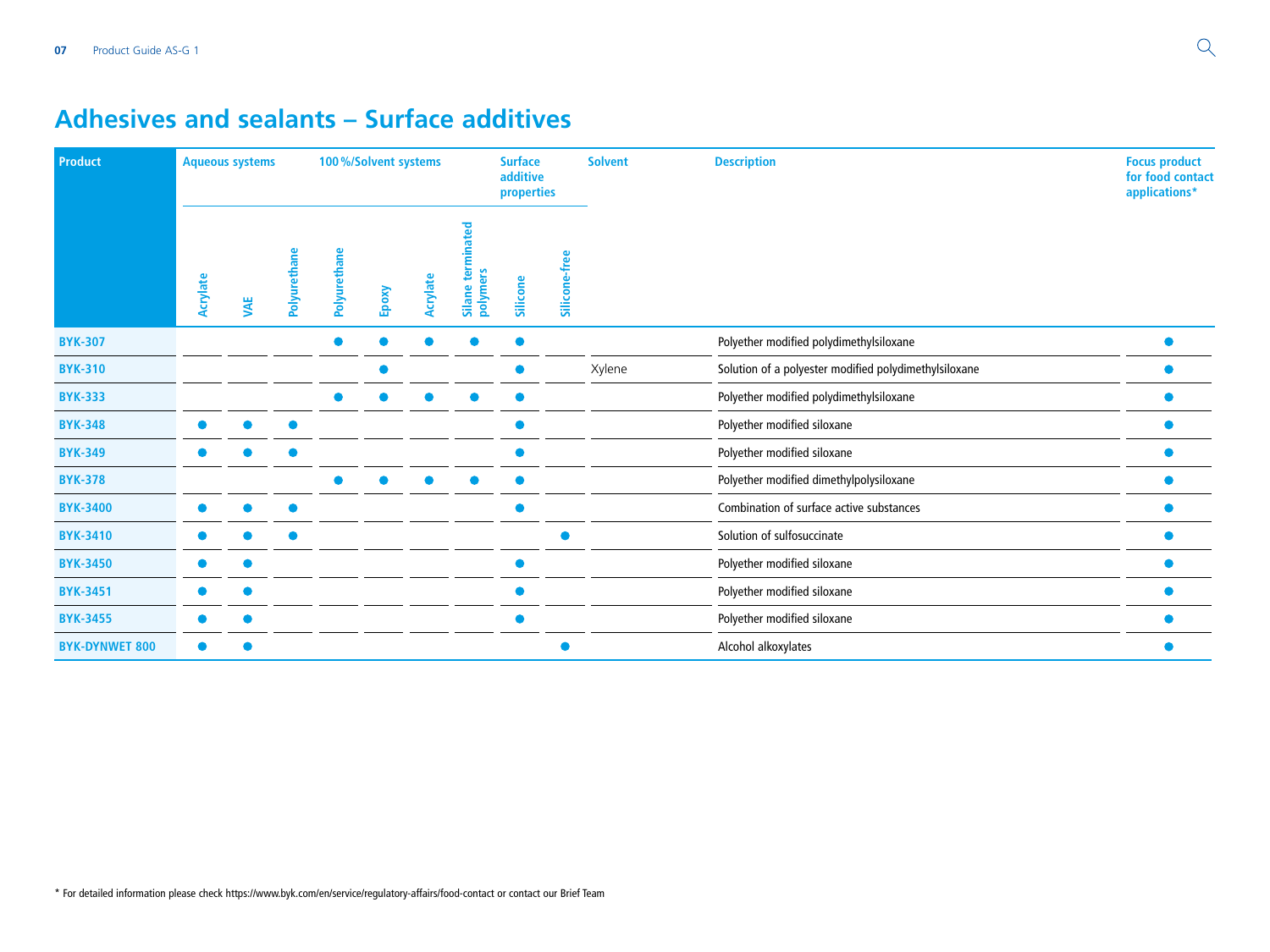# **Adhesives and sealants – Specialties**

| <b>Product</b>        | <b>Aqueous</b><br>systems |            |              | systems      | 100%/Solvent |          |                            | <b>Hotmelt</b> Specialties properties<br>systems |                          |               |                |                           |                        |                 | <b>Non-volatile</b><br>matter/    | <b>Solvent</b>       | <b>Description</b>                                                                                    | <b>Focus product</b><br>for food contact |
|-----------------------|---------------------------|------------|--------------|--------------|--------------|----------|----------------------------|--------------------------------------------------|--------------------------|---------------|----------------|---------------------------|------------------------|-----------------|-----------------------------------|----------------------|-------------------------------------------------------------------------------------------------------|------------------------------------------|
|                       | Acrylate                  | <b>WAE</b> | Polyurethane | Polyurethane | Epoxy        | Acrylate | Silane terminated polymers |                                                  | <b>Adhesion promoter</b> | Anti-blocking | Compatibilizer | <b>Extending opentime</b> | <b>Nater scavenger</b> | <b>VOC-free</b> | <b>Active</b><br>substance<br>(%) |                      |                                                                                                       | applications*                            |
| <b>AQUACER 527</b>    |                           |            |              |              |              |          |                            |                                                  |                          |               |                |                           |                        |                 | 35                                | Water                | Non-ionic aqueous emulsion based on a modified<br>ethylenevinyl-acetate (EVA) copolymer wax           |                                          |
| <b>AQUACER 531</b>    |                           |            |              |              |              |          |                            |                                                  |                          |               |                |                           |                        |                 | 45                                | Water                | Non-ionic emulsion based on a modified polyethylene wax                                               |                                          |
| <b>AQUACER 1031</b>   |                           |            |              |              |              |          |                            |                                                  |                          |               |                |                           |                        |                 | 40                                | Water                | Non-ionic emulsion based on an oxidized LD polyethylene wax                                           | $\bullet$                                |
| <b>AQUACER 1040</b>   |                           |            |              |              |              |          |                            |                                                  |                          |               |                |                           |                        |                 | 38                                | Water                | Non-ionic/anionic primary polyethylene dispersion                                                     |                                          |
| <b>AQUACER 1063</b>   | $\bullet$                 |            |              |              |              |          |                            |                                                  |                          |               |                |                           |                        |                 | 40                                | Water                | Non-ionic/anionic primary polyethylene dispersion                                                     |                                          |
| <b>BYK-2616</b>       |                           |            |              |              |              |          |                            |                                                  |                          |               |                |                           |                        |                 | >98                               |                      | Combination of a specially prepared finely dispersed calcium<br>oxide and a stabilizing wetting agent |                                          |
| <b>BYK-4509</b>       |                           |            |              |              |              |          |                            |                                                  |                          |               |                |                           |                        |                 | 80                                | Methoxypropanol      | Solution of polyester alkyl ammonium salt                                                             |                                          |
| <b>BYK-4510</b>       |                           |            |              |              |              |          |                            |                                                  |                          |               |                |                           |                        |                 | 80                                | Methoxypropanol      | Solution of a hydroxy functional copolymer with acidic groups                                         |                                          |
| <b>BYK-4511</b>       |                           |            |              |              |              |          |                            |                                                  |                          |               |                |                           |                        |                 | 40                                | Methoxypropylacetate | Solution of a copolymer with functional groups                                                        |                                          |
| <b>BYK-4512</b>       |                           |            |              |              |              |          |                            |                                                  |                          |               |                |                           |                        |                 | 60                                | Methoxypropylacetate | Solution of aminofunctional polyether                                                                 |                                          |
| <b>BYK-C 8000</b>     |                           |            |              |              |              |          |                            |                                                  |                          |               |                |                           |                        |                 |                                   |                      | Solution of modified polyether                                                                        |                                          |
| <b>BYK-C 8002</b>     |                           |            |              |              |              |          |                            |                                                  |                          |               |                |                           |                        |                 |                                   |                      | Solution of a copolymer with filler affinic groups                                                    |                                          |
| <b>BYKETOL-PC</b>     | $\bullet$                 |            |              |              |              |          |                            |                                                  |                          |               |                |                           |                        |                 | 90                                | Water                | Formulation of modified urea                                                                          |                                          |
| <b>BYK-P 9908</b>     |                           |            |              |              |              |          |                            |                                                  |                          |               |                |                           |                        |                 |                                   |                      | Solution of an acrylate copolymer                                                                     |                                          |
| <b>BYK-P 9909</b>     |                           |            |              |              |              |          |                            |                                                  |                          |               |                |                           |                        |                 |                                   |                      | Solution of an ammonium salt of an acrylic acid copolymer                                             |                                          |
| <b>HORDAMER PE 02</b> |                           |            |              |              |              |          |                            |                                                  |                          |               |                |                           |                        |                 | 40                                | Water                | Anionic primary polyethylene dispersion                                                               |                                          |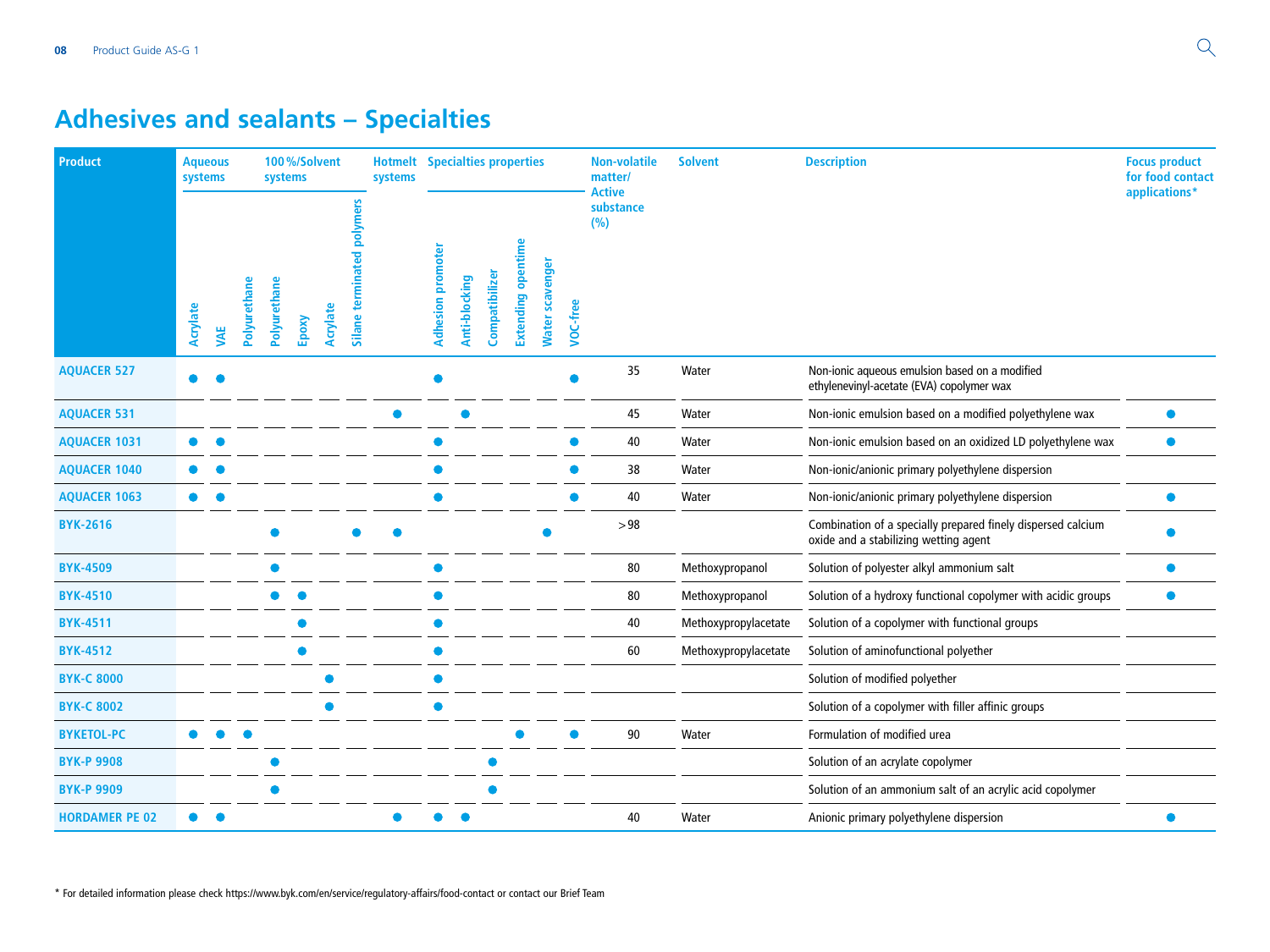# **Adhesives and sealants – Wetting and dispersing additives (1/2)**

| <b>Product</b>        | systems  | <b>Aqueous</b> |              | systems      |       | 100%/Solvent |                            |                   |            |                          |                                       |               |          | <b>Wetting and dispersing additive properties</b> |                        | <b>Non-volatile</b><br>matter/    | <b>Solvent</b> | <b>Description</b>                                                                                 | <b>Focus product</b><br>for food contact |
|-----------------------|----------|----------------|--------------|--------------|-------|--------------|----------------------------|-------------------|------------|--------------------------|---------------------------------------|---------------|----------|---------------------------------------------------|------------------------|-----------------------------------|----------------|----------------------------------------------------------------------------------------------------|------------------------------------------|
|                       | Acrylate | <b>WAE</b>     | Polyurethane | Polyurethane | Epoxy | Acrylate     | Silane terminated polymers | CPT-Polyacrylates | Fatty acid | Hyperbranched polyamines | esters<br>Phosphoric-/Carboxylic-acid | Polyacrylates | VOC-free | Acid value (mg KOH/g)                             | Amine value (mg KOH/g) | <b>Active</b><br>substance<br>(%) |                |                                                                                                    | applications*                            |
| <b>ANTI-TERRA-250</b> |          |                |              |              |       |              |                            |                   |            |                          |                                       |               |          | 46                                                | 41                     | 70                                | Water          | Solution of an alkylolammonium salt of a high molecular<br>weight acidic polymer                   |                                          |
| <b>BYK-154</b>        |          |                |              |              |       |              |                            |                   |            |                          |                                       |               |          |                                                   |                        | 42                                | Water          | Solution of an ammonium salt of an acrylate copolymer                                              | $\bullet$                                |
| <b>BYK-9076</b>       |          |                |              |              |       |              |                            |                   |            |                          |                                       |               |          | 38                                                | 44                     | 96                                |                | Alkylammonium salt of a high molecular weight<br>copolymer                                         |                                          |
| <b>BYK-P 105</b>      |          |                |              |              |       |              |                            |                   |            |                          |                                       |               |          | 365                                               |                        | >97                               |                | Lower molecular weight unsaturated polycarboxylic<br>acid polymer                                  |                                          |
| <b>BYK-W 940</b>      |          |                |              |              |       |              |                            |                   |            |                          |                                       |               |          | 150                                               |                        | 50                                |                | Solution of an unsaturated polycarboxylic acid<br>polymer with a polysiloxane copolymer            |                                          |
| <b>BYK-W 961</b>      |          |                |              |              |       |              |                            |                   |            |                          |                                       |               |          | 60                                                | 60                     | 100                               |                | Solution of an alkylammonium salt of a<br>polycarboxylic acid                                      |                                          |
| <b>BYK-W 966</b>      |          |                |              |              |       |              |                            |                   |            |                          |                                       |               |          | 26                                                | 19                     | 52                                | Hydrocarbons   | Solution of a salt of unsaturated polyamine amides and<br>acidic polyesters                        |                                          |
| <b>BYK-W 969</b>      |          |                |              |              |       |              |                            |                   |            |                          |                                       |               |          | 30                                                | 30                     | 40                                |                | Solution of a hydroxy functional alkylammonium salt of<br>an acidic copolymer                      |                                          |
| <b>BYK-W 980</b>      |          |                |              |              |       |              |                            |                   |            |                          |                                       |               |          | 40                                                | 30                     | 80                                |                | Solution of a salt of unsaturated polyamine amides and<br>lower molecular weight acidic polyesters |                                          |
| <b>BYK-W 985</b>      |          |                |              |              |       |              |                            |                   |            |                          |                                       |               |          |                                                   |                        | 10                                |                | Solution of an acidic polyester                                                                    |                                          |
| <b>BYK-W 996</b>      |          |                |              |              |       |              |                            |                   |            |                          |                                       |               |          | 71                                                |                        | 52                                |                | Solution of a copolymer with acidic groups                                                         |                                          |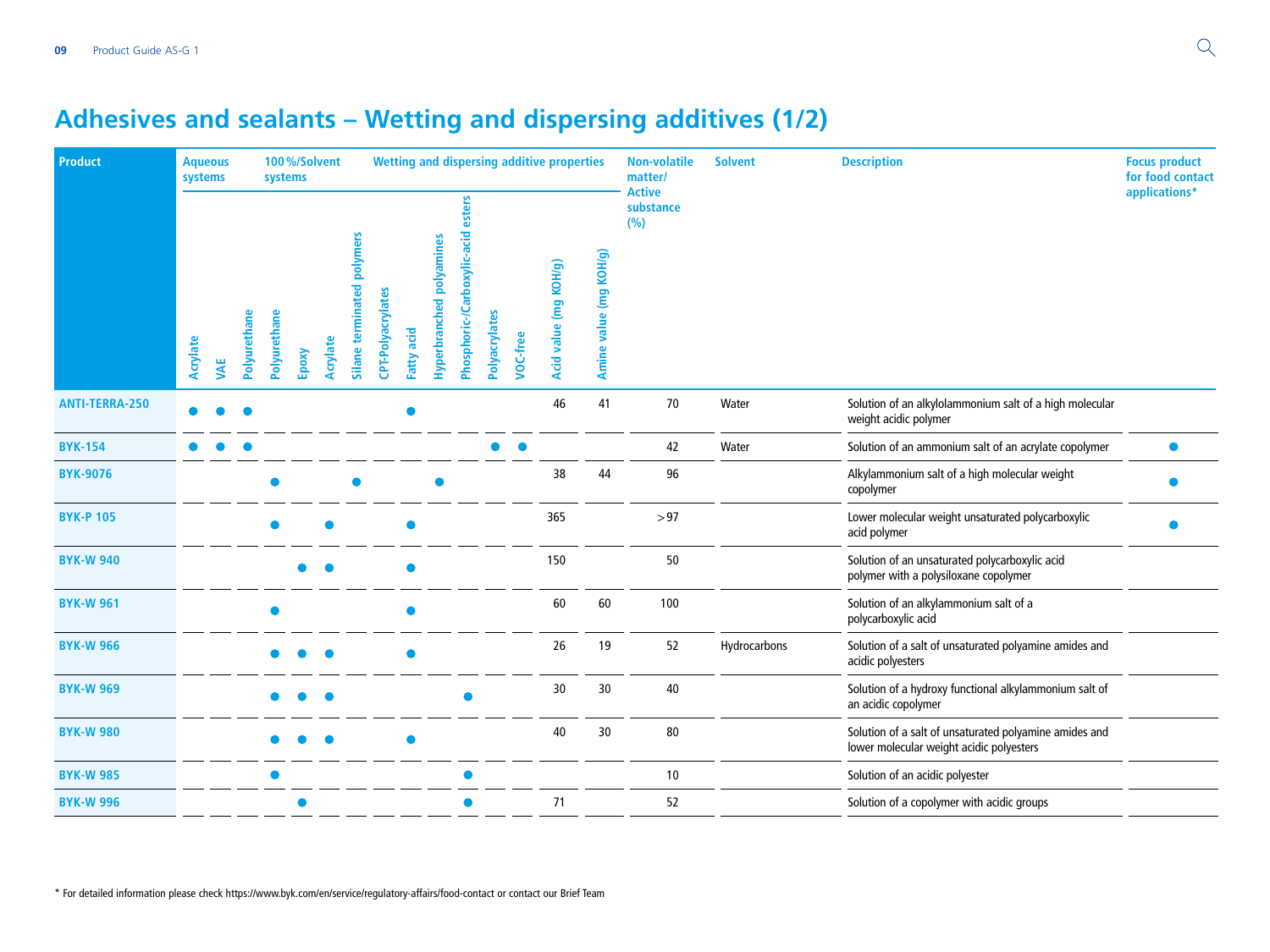# **Adhesives and sealants – Wetting and dispersing additives (2/2)**

| Product              | <b>Aqueous</b><br>systems |            |              | systems      |       | 100%/Solvent |                            |                   |            |                                    |                                       |               |          | <b>Wetting and dispersing additive properties</b> |                                     | <b>Non-volatile</b><br>matter/    | <b>Solvent</b>       | <b>Description</b>                                                           | <b>Focus product</b><br>for food contact |
|----------------------|---------------------------|------------|--------------|--------------|-------|--------------|----------------------------|-------------------|------------|------------------------------------|---------------------------------------|---------------|----------|---------------------------------------------------|-------------------------------------|-----------------------------------|----------------------|------------------------------------------------------------------------------|------------------------------------------|
|                      | Acrylate                  | <b>VAE</b> | Polyurethane | Polyurethane | Epoxy | Acrylate     | Silane terminated polymers | CPT-Polyacrylates | Fatty acid | polyamines<br><b>Hyperbranched</b> | esters<br>Phosphoric-/Carboxylic-acid | Polyacrylates | VOC-free | KOH/g)<br><b>gum</b><br><b>Acid value</b>         | (mg KOH/g)<br>value<br><b>Amine</b> | <b>Active</b><br>substance<br>(%) |                      |                                                                              | applications*                            |
| <b>BYK-W 9010</b>    |                           |            |              |              |       |              |                            |                   |            |                                    |                                       |               |          | 129                                               |                                     | 100                               |                      | Phosphoric acid ester                                                        |                                          |
| <b>BYK-W 9011</b>    |                           |            |              |              |       |              |                            |                   |            |                                    |                                       |               |          | 65                                                |                                     | 100                               |                      | Copolymer with acidic groups                                                 |                                          |
| <b>DISPERBYK-118</b> |                           |            |              |              |       |              |                            |                   |            |                                    |                                       |               |          | 36                                                |                                     | 80                                | Methoxypropylacetate | Solution of polymeric phosphoric acid ester                                  |                                          |
| DISPERBYK-190        |                           |            |              |              |       |              |                            |                   |            |                                    |                                       |               |          | 10                                                |                                     | 40                                | Water                | Solution of modified styrene maleic acid copolymer                           |                                          |
| DISPERBYK-191        |                           |            |              |              |       |              |                            |                   |            |                                    |                                       |               |          | 30                                                | 20                                  | 98                                |                      | Modified polyacrylate                                                        |                                          |
| DISPERBYK-199        |                           |            |              |              |       |              |                            |                   |            |                                    |                                       |               |          |                                                   |                                     | 40                                | Water                | Solution of modified styrene maleic acid copolymer                           |                                          |
| DISPERBYK-2015       |                           |            |              |              |       |              |                            |                   |            |                                    |                                       |               |          | 10                                                |                                     | 40                                | Water                | Solution of modified styrene maleic acid copolymer                           |                                          |
| DISPERBYK-2080       |                           |            |              |              |       |              |                            |                   |            |                                    |                                       |               |          |                                                   |                                     | 30                                | Water                | Solution of modified styrene maleic acid copolymer                           |                                          |
| DISPERBYK-2152       |                           |            |              |              |       |              |                            |                   |            |                                    |                                       |               |          |                                                   |                                     | >99                               |                      | High molecular polyester                                                     |                                          |
| DISPERBYK-2155       |                           |            |              |              |       |              |                            |                   |            |                                    |                                       |               |          |                                                   | 48                                  | 100                               |                      | Polyglycol polyester modified polyalkylene imine                             |                                          |
| DISPERBYK-2157       |                           |            |              |              |       |              |                            |                   |            |                                    |                                       |               |          | < 7                                               | 35                                  | 100                               |                      | Polymer with pigment affinic groups                                          |                                          |
| DISPERPLAST-1142     |                           |            |              |              |       |              |                            |                   |            |                                    |                                       |               |          | 85                                                |                                     |                                   |                      | Polar acidic ester of long chain alcohols                                    |                                          |
| DISPERPLAST-1148     |                           |            |              |              |       |              |                            |                   |            |                                    |                                       |               |          | $70\,$                                            |                                     |                                   |                      | Polymeric wetting and dispersing agent                                       |                                          |
| <b>DISPERPLAST-I</b> |                           |            |              |              |       |              |                            |                   |            |                                    |                                       |               |          | 58                                                | 11                                  |                                   |                      | Solution of a partial amide of an unsaturated<br>polycarboxylic acid polymer |                                          |